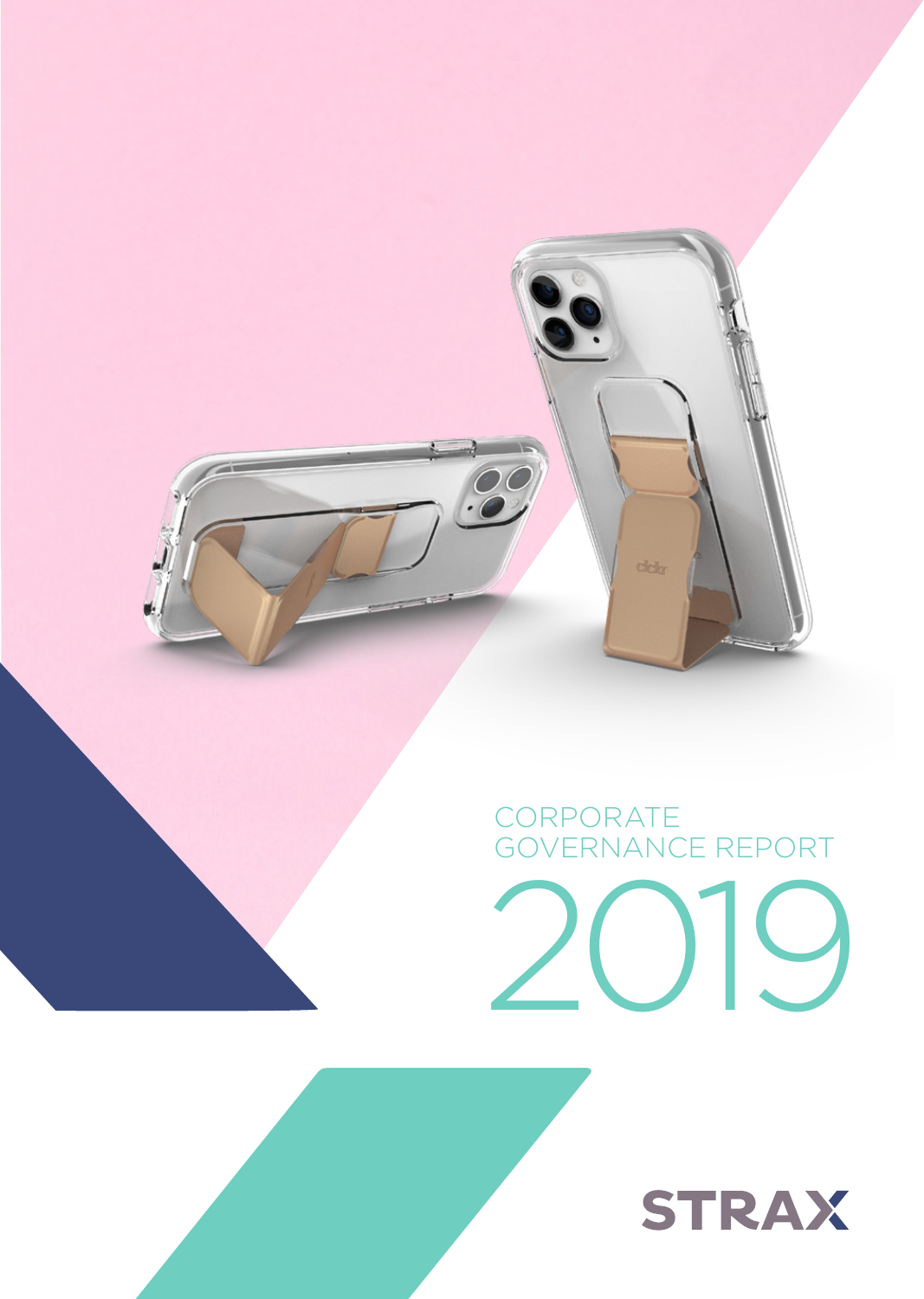# CORPORATE GOVERNANCE REPORT

Strax AB (publ) ("STRAX" or "the Company") is a Swedish limited liability company with its registered office in Stockholm, Sweden. The STRAX-share is listed on Nasdaq Stockholm (small cap segment) since May 2016.

#### **Corporate governance at STRAX**

STRAX aims at implementing strict norms and efficient governance processes to ensure that all operations create long-term value for shareholders and other stakeholders. Corporate governance at STRAX is based on external and internal governance instruments and practices. The external instruments that make up the framework of STRAX's corporate governance activities include, but are not limited to, the Swedish Companies Act, the Swedish Corporate Governance Code ("the Code") and Nasdaq Stockholm Rule Book for Issuers.

The internal instruments include, but are not limited to, the Company's Articles of Association, the Rules of Procedure for the Board of Directors, the Instruction for the CEO and the STRAX Code of Conduct. The Board has also adopted numerous policies, guidelines and instructions that contain binding rules for all of the Company's operations. All policies are revised yearly. In addition, STRAX works actively with its core values as strategic governance instruments for all employees.

Information about STRAX corporate governance is published and updated on a regular basis on the Company's website (www.strax.com).

# **Model of Corporate Governance at STRAX**

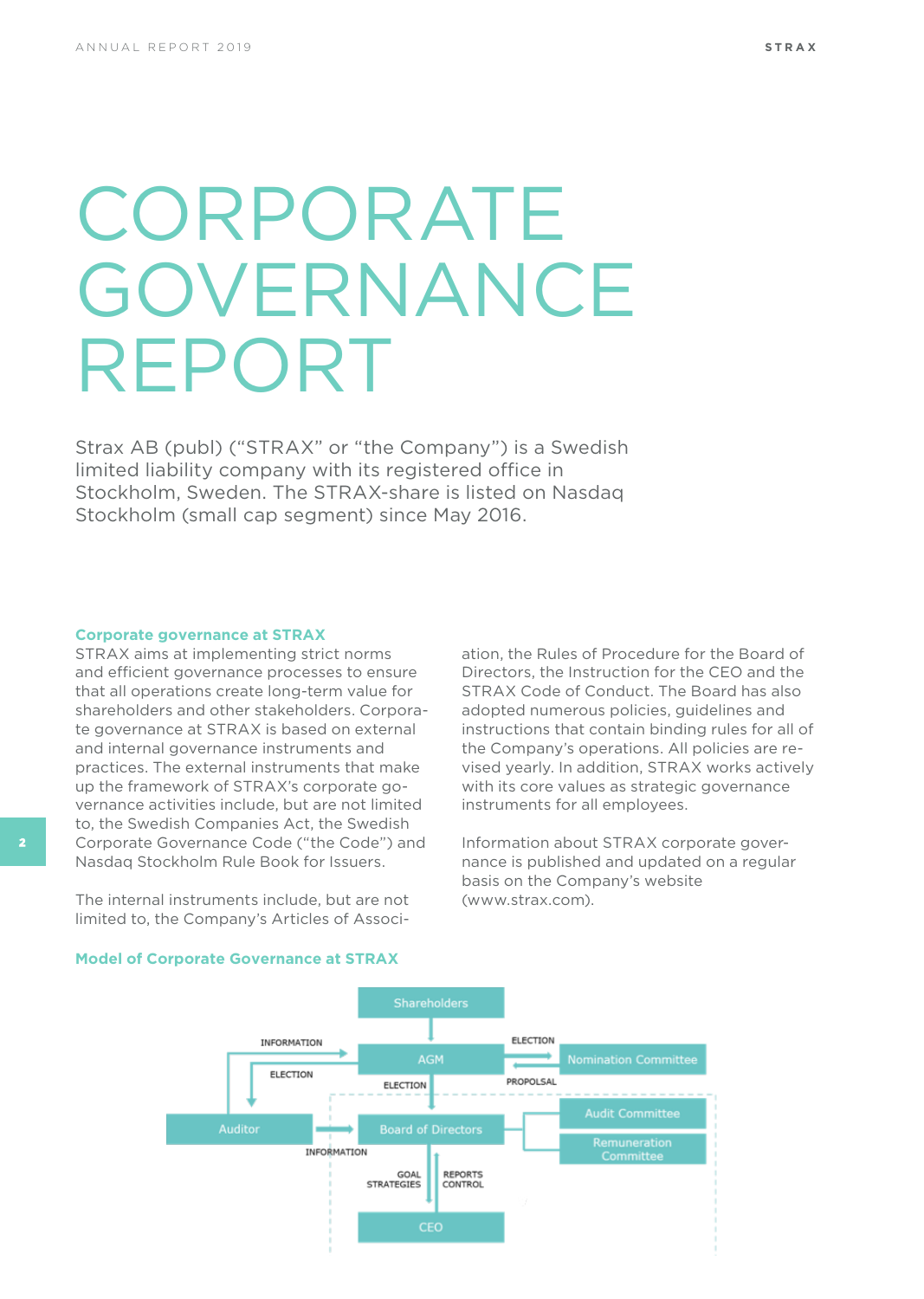# **Nomination Committee**

At the 2019 AGM it was decided that STRAX shall have a Nomination Committee for the AGM 2020 consisting of one representative from each of the three shareholders or groups of shareholders controlling the largest number of votes, plus the Chairman of the Board.

The composition of the Nomination Committee is based on Euroclear Sweden AB´s register of recorded shareholders from the last business day in August 2019 and other reliable shareholder information provided to the Company.

The Nomination Committee consists of Bertil Villard in his capacity as Chairman of The Board, Gudmundur Palmason, Ingvi T. Tomasson and Per Åhlgren representing GoMobile Nu AB.

According to the Code, the majority of the members of the Nomination Committee are to be independent of the Company and its Management. Neither the CEO nor other members of the Management are to be members of the Nomination Committee. Members of the Board of Directors may be members of the Nomination Committee but may not constitute a majority thereof. If more than one Board member is included in the Nomination Committee only one of them may be dependent in relation to the Company's major shareholders, according to the Code. STRAX deviates from these provisions in the Code. Gudmundur Palmason and Ingvi T. Tomasson with 26.0 per cent and 25.9 per cent of the votes in the Company respectively, believe that it is only natural that they exercise their interests as owners in the manner described above, both in the Company's Nomination Committee and on the Board of Directors.

*The Nomination Committee's duties*  The sole task of the Nomination Committee is to propose decisions to the shareholders' meeting regarding electoral and remuneration issues and, where applicable, procedural issues for the next nomination committee.

The Nomination Committee has prepared and presented proposals for submission to the 2020 AGM regarding the following: Board of Directors and Chairman of the Board, Board remuneration apportioned among the Chair-

man and other Board members, auditor and audit fees.

The Nominating Committee's diversity policy is consistent with the rules of the Code.

This means that the Board shall be composed of members who possess a well-balanced mix of expertise that is vital for directing STRAX's strategic work in a responsible and successful manner. The Board members are collectively to exhibit diversity and breadth of qualifications, experience and background. The Company is to strive for gender balance on the Board.

The Chairman of the Board of Directors conducts a yearly evaluation of the work within the Board. The outcome of this survey is shared with the Nomination Committee to give insight in areas that can be strengthened.

The Nomination Committee for the AGM 2020 has been focusing on strengthening "know how" in e-commerce, retail and HR, as well as the diversity amongst the members of the Board.

# **Annual General Meeting**

STRAX AGM is held in Stockholm during the first half of the year. The date and venue of the meeting are announced publicly no later than to coincide with the release of the Company's third-quarter report. At this time, shareholders are also informed about their right to have issues addressed at the AGM and the deadline for submitting requests to this effect to the Company so that such business may be included in the notice to the AGM.

The AGM notice is published no earlier than six weeks and no later than four weeks before the date of the AGM. The notice includes information on how to register in order to participate and vote in the AGM, as well as an itemized agenda listing the matters that are to be addressed at the AGM, the proposed disposition of earnings and the key content of other proposals being addressed at the meeting.

Shareholders or their appointed proxies are entitled to vote for the full number of shares that they own or represent.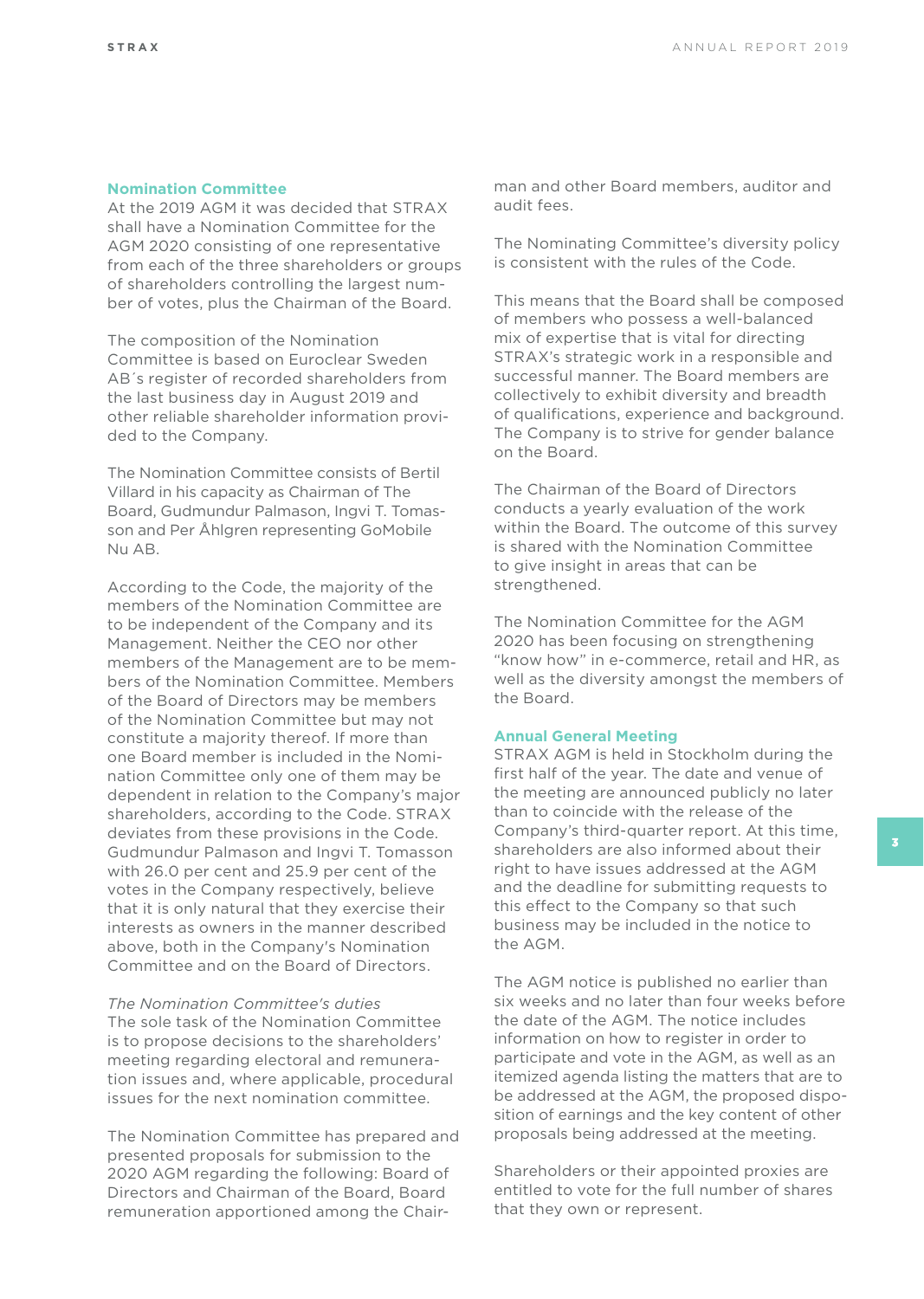#### *Annual General Meeting 2019*

The 2019 AGM was held on May 22, 2019 at the offices of the law firm Vinge in Stockholm. The meeting was attended by thirteen shareholders, representing 72,1 per cent of the number of outstanding shares and votes. The most important resolutions of the meeting are described below:

- ▶ The income statement and the consolidated income statement for 2018, as well as the balance sheet and consolidated balance sheet as per 31 December 2018 were approved.
- ▶ The members of the Board of Directors and the CEO were discharged from liability in respect of their management of the Company's business during the financial year 2018.
- It was resolved, in accordance with the Nomination Committee's proposal, that: • Each member of the Board of Directors who is considered to be independent in relation to major shareholders, is entitled to receive SEK 150,000

• the Chairman of the Board of Directors is entitled to receive SEK 225,000, as remuneration

- Bertil Villard, Pia Anderberg, Anders Lönnqvist, Gudmundur Palmason and Ingvi Tomasson were re-elected as members of the Board of Directors
- Bertil Villard was re-elected as Chairman of the Board of Directors
- $\blacktriangleright$  It was resolved, in accordance with the Board of Directors' proposal, to adopt guidelines for remuneration of the Management and other employees (see pages 107-108)
- It was resolved to adopt a new warrant program and issue warrants in accordance with the Board of Directors' proposal.
- It was resolved in accordance with the Board of Directors' proposal, to authorize the Board of Directors to resolve on the acquisition and sale of the Company's own shares.

It was resolved in accordance with the Nomination Committee's proposal, to adopt principles for the appointment of the Nomination Committee

# *Annual General Meeting 2020*

STRAX 2020 AGM will take place on May 26, 2020 at the offices of the law firm Vinge in Stockholm. Shareholders have had the opportunity to submit their proposals on issues they wish to be addressed at the meeting to the Chairman of the Board as well as proposal as regards nominations to the Nomination Committee. Information about the AGM is available on STRAX website (www.strax.com).

## **Presence, votes and capital represented at five previous AGMs**  ae of capital and votes

| Year | Percentao |
|------|-----------|
| 2019 | 72.15 %   |
| 2018 | 72.51%    |
| 2017 | 57.68%    |
| 2016 | 72.04%    |
| 2015 | 52.66%    |

Further information on presence, votes and capital represented can be found on page 70.

# **Board of Directors and Committees**

The Board members are elected by the shareholders to serve a mandate period beginning at the AGM and ending at the close of the AGM the following year. There are no rules concerning the length of time a person may remain on the Board of Directors. Nominations are processed by the Nomination Committee.

The current Board consists of five members elected by the AGM 2019. The Chairman plans and leads the work of the Board of Directors. Board members Gudmundur Palmason and Ingvi T. Tomasson are also executives in the Management. This is a deviation from the Code which states that no more than one Board member elected by the AGM may be part of the Company's Management or the Management of the Company's subsidiaries. The Board believe it is in the best interest of the Company that the collective experience and skills of Mr Palmason and Mr Tomasson are utilized both on the Board and in the Management.

The Board convened for ten meetings during 2019. Between meetings of the Board conti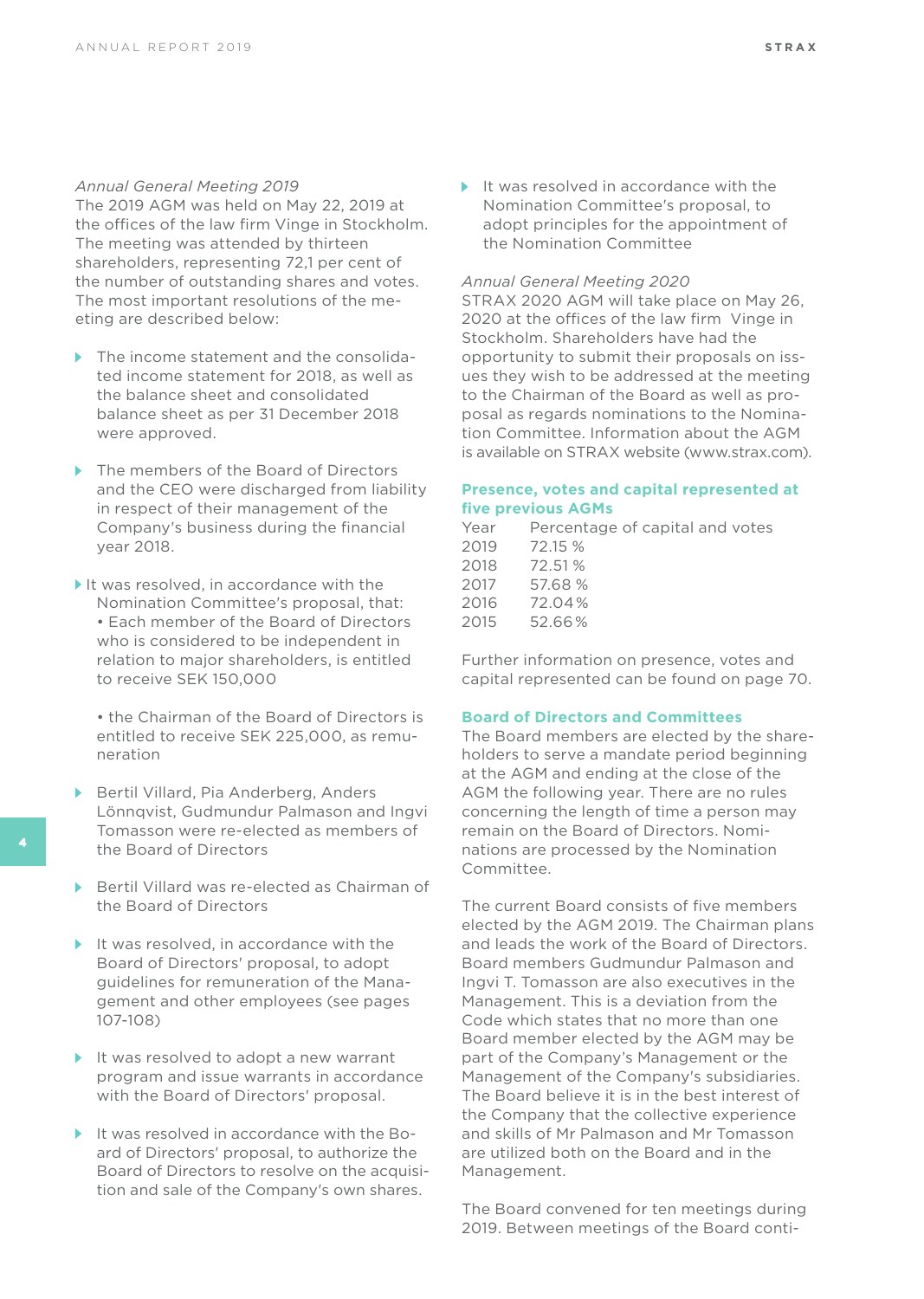nuous contact has been maintained between the Company, the Chairman of the Board and other Board members. Board members were also continuously provided with written information of importance regarding the Company.

Since the 2019 AGM, the Board of Directors has consisted of Bertil Villard, Gudmundur Palmason, Ingvi T. Tomasson, Anders Lönnqvist and Pia Anderberg. Bertil Villard was appointed Chairman by the AGM. More information about Board members including age, education and other assignments is provided on pages 46-47.

#### *Audit Committee*

The Board as a whole fulfills the duties of the Audit Committee. During the auditor's review

of the Company's accounts with the Audit Committee, the CEO and any other member of Management attending the meeting leaves the room to give the Board the opportunity for private deliberation with the auditor. In addition, all Board members have the possibility to contact the auditor directly.

#### *Remuneration Committee*

The Board as a whole fulfills the duties of the Remuneration Committee. The Remuneration Committee prepares and proposes remuneration and other compensation concerning the CEO and other employees who report directly to the CEO.

# **CEO**

The CEO, Gudmundur Palmason, is responsible for STRAX day-to-day operations.

# **Independence of Board members, presence, etc.**

| <b>Name</b>                   | <b>Position</b>      | <b>Elected</b> | Independent<br>in relation<br>to the<br>company<br>and<br>management | Independent<br>in relation<br>to larger<br>share-<br>holders | Share-<br>$h$ olding $(1)$ | <b>Present Percent</b> |      |
|-------------------------------|----------------------|----------------|----------------------------------------------------------------------|--------------------------------------------------------------|----------------------------|------------------------|------|
| Bertil Villard                | Chairman             | 2003           | Yes                                                                  | Yes                                                          | 406 670                    | (10/10)                | 100% |
| Gudmundur<br>Palmason         | Board Member/<br>CEO | 2016           | No                                                                   | No                                                           | 31 398 031                 | (10/10)                | 100% |
| Ingvi T.<br>Tomasson          | Board Member         | 2016           | No                                                                   | No.                                                          | 31 198 079                 | (10/10)                | 100% |
| Pia Anderberg                 | Board Member         | 2018           | Yes                                                                  | Yes                                                          |                            | $- (10/10)$            | 100% |
| Anders Lönngvist Board Member |                      | -2000          | Yes                                                                  | Yes                                                          | 1294 663                   | (10/10)                | 100% |

(1) Where relevant, including shares held by family members and holdings through companies as at December 31, 2019.

# **Work of the Board of Directors**

| February 27, 2019 | Year-end Report 2018                                                                                         |
|-------------------|--------------------------------------------------------------------------------------------------------------|
| March 20, 2019    | Notice to the Annual General Meeting, 2018 Audit, 2019 Budget, strategic, tactical and<br>operational review |
| May 6, 2019       | Updated loan agreement and collateral structure                                                              |
| May 22, 2019      | Approval of loan agreement                                                                                   |
| May 22, 2019      | Annual Report 2018, Q1 2019 Interim report, strategic review Statutory board meeting                         |
| May 22, 2019      | AGM Statutory board meeting                                                                                  |
| August 27, 2019   | Q2 2019 Interim report, operational review                                                                   |
| November 27, 2019 | Q3 2019 Interim report. Q3 Audit review, business split                                                      |
| December 4, 2019  | Budget 2020, Crisis plan, Share buy-back                                                                     |
| December 12, 2019 | Acquisition Racing Shield AB                                                                                 |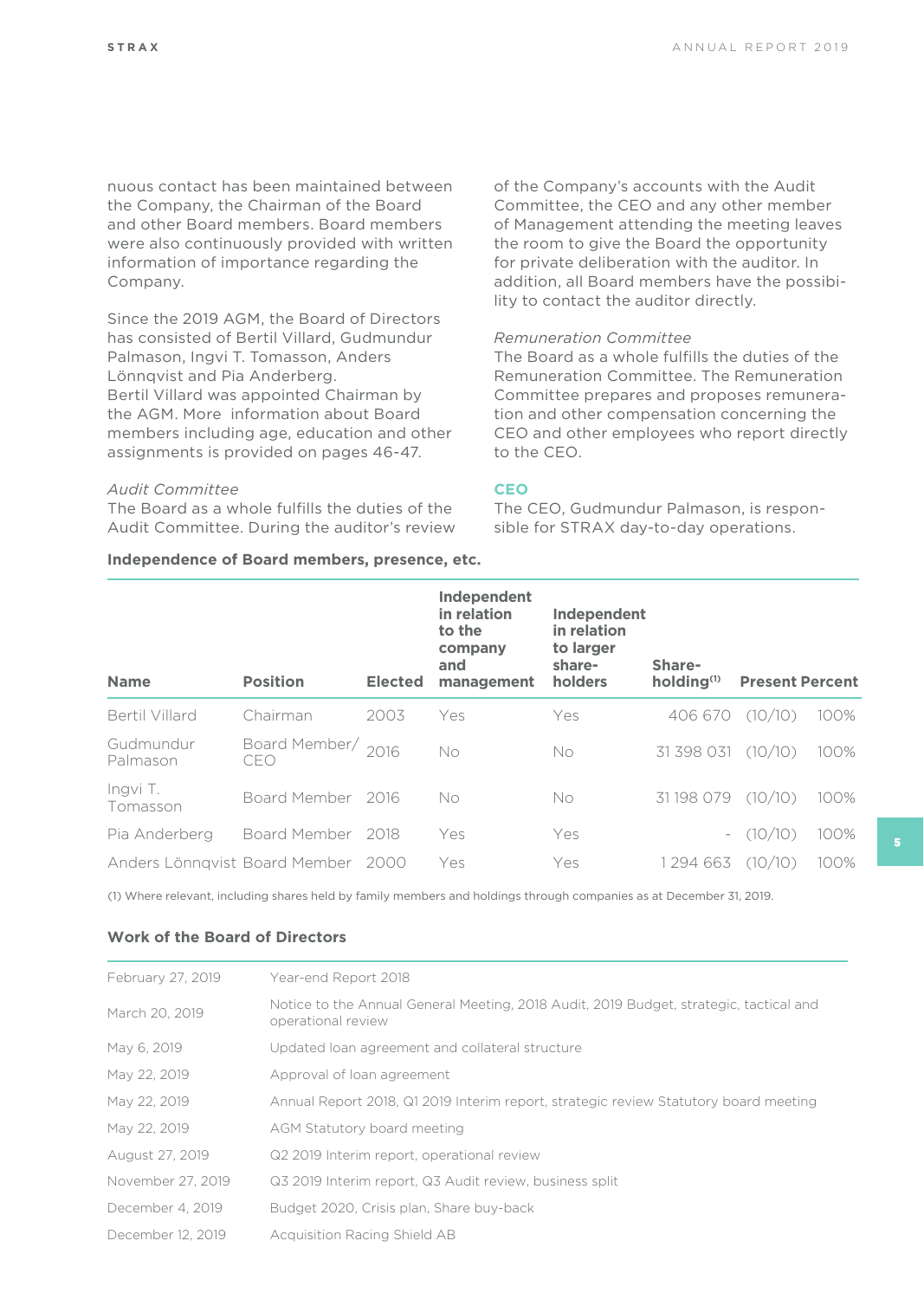The CEO's responsibilities cover ongoing business activities including; personnel, finance and accounting issues, regular contact with the Company's stakeholders (such as public authorities and the financial markets) and ensuring that the Board receives the information it needs to make well-founded decisions. The CEO reports to the Board.

# **Auditors**

The Company's auditors are appointed by the AGM annually. At STRAX 2019 AGM, the registered firm of accountants PricewaterhouseCoopers AB was appointed, with authorized public accountant Nicklas Renström as head auditor. The task of the auditors is, on behalf of the shareholders, to audit the Company's annual accounts, accounting records and the administration by the Board and CEO. The auditors also present an audit report to the AGM.

# **Remuneration to the Board and Management**

Remuneration to the Board for the coming year is decided each year by the AGM. The 2019 AGM approved the proposed guidelines for remuneration and other compensation for Management. In order to achieve long-term solid growth in shareholder value, STRAX Remuneration Policy aims to offer total remuneration in line with the market to enable the right Management and other personnel to be recruited and retained.

# **Variable and share-based remuneration to key employees**

In addition to the fixed monthly salary STRAX offers variable-remuneration based on goals met tailored to the role of the individual. At the AGM in STRAX in 2017 it was further decided to implement a share-based incentive program in the form of three-year warrants. Following the decision at the AGM this program was rolled out and assigned in 2017 and ultimately subscribed by a group of 48 key employees in January of 2018. The warrants were not offered to the Board of Directors. however Gudmundur Palmason participated due to his capacity as CEO.

# **Internal control with regard to financial reporting**

This report on internal controls is prepared in compliance with the The Swedish Annual Accounts Act. and the Swedish Corporate Governance Code and is thereby limited to internal controls in respect of financial reporting, internally with regard to the Board of Directors and externally in the form of interim reports, annual accounts and annual reports.

Pursuant to the Swedish Companies Act and the Swedish Code of Corporate Governance, the Board is responsible for the internal control. Internal control and risk management comprise a part of the Board's and Management's governance and follow-up of business operations. Internal control is intended to ensure the appropriate and efficient management of operations, the reliability of financial reporting and compliance with laws, ordinances and internal regulations.

Internal control and risk management are an integral part of all processes at STRAX. The system of internal control and risk management with regard to financial reporting is designed to manage risks in the processes related to financial reporting and to achieve high reliability in external reporting.

# **Control environment**

An effective control environment forms the foundation for the effectiveness of a company's internal control system. It is built on an organization with clear decision-making channels, powers of authorization and responsibilities that are defined by clear guidelines.

STRAX has policies, guidelines and detailed process descriptions for the various phases of each business flow, from transaction management to bookkeeping and the preparation of external reports, stipulating who is responsible for specific tasks. These governing documents are updated as needed to ensure they always reflect current legislation and regulations and changes in processes.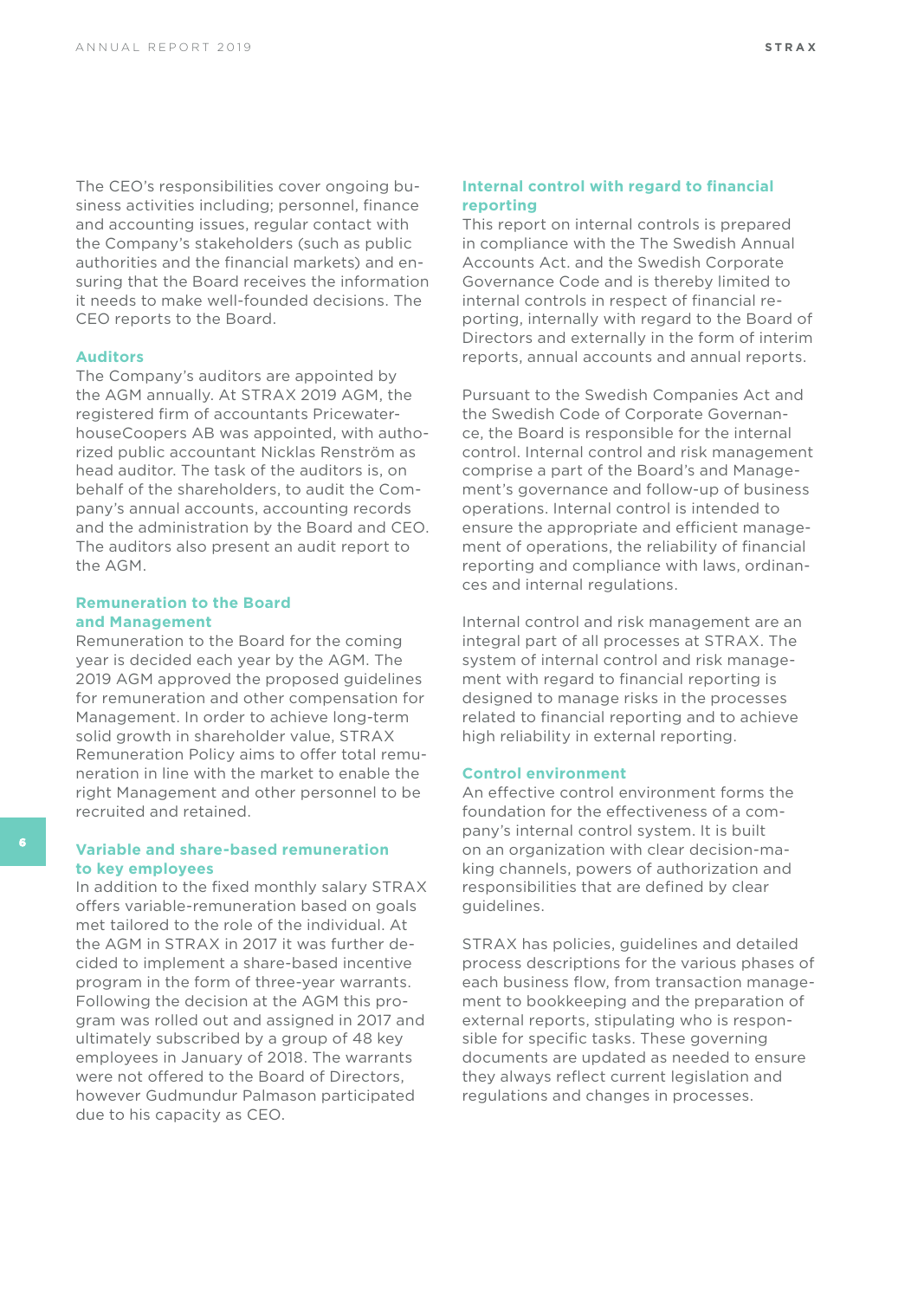The STRAX Board has delegated the responsibility for maintaining an effective internal control environment to the CEO. The CFO has the overall responsibility for accounting and reporting within the Company and is responsible for ensuring that it is conducted in accordance with applicable standards, norms and legislation.

In order to ensure that the finance department holds current expertise, it is continuously trained i.e. on accounting and tax legislation. Educational needs are identified, among other things, through regular development talks. When needed, external expertise is used to highlight issues, i.e. within accounting, tax and internal control. In matters of a legal nature, the Company uses an external lawyer.

As part of the responsibility structure, the Board of Directors evaluates the performance and results of the operations through a report package that is suited to the purpose and contains outcomes, forecasts, business plans, risk monitoring and analyses of important key ratios.

# **Risk assessment**

STRAX's risk assessment is a dynamic process for identifying and evaluating risks that may affect the Company's ability to fulfill its goals. Risk assessment is done in the form of self-evaluation and also includes establishing action plans to mitigate identified risks. The Group Management is responsible for maintaining the routines and processes that are required to handle significant risks in the day-to-day operations. The risk assessment regarding the financial reporting is updated continuously under the leadership of the CFO.

An assessment of the risk of errors in the financial reporting is performed annually for every line in the income statement and the balance sheet. Any items that are significant taken together and are subject to an increased risk of errors ("critical items") are identified. Any processes and controls related to critical items are subject to special review in order to minimize risk.

As a result of the annual review, the Board decides which risks are considered significant and must be considered to ensure good internal control over the financial reporting.

#### **Covid-19 virus**

As a result of the Covid-19 virus, sales started decreasing from second week of March 2020, although Urbanista and our online sales platforms have maintained positive momentum. Measures have been taken in all parts of the business to mitigate the impact of the coronavirus, including in the following areas:

- Adjustments to product purchasing plans
- Reduction of operating expenses through reduced working hours or direct salary reductions, and reductions of rent, marketing and travel expenditures
- Credit facilities are being expanded to strengthen liquidity
- Increased activities in online channels
- Distribution of medical products, such as face masks, gloves and hand sanitizers

# **Control activities**

To ensure that the company's business is conducted efficiently and that financial reporting gives a true and fair picture at any one time, STRAX operations incorporate a number of control activities.

The control activities include regular monitoring of risk exposure, authorization and approval routines, verifications, bank and

account reconciliations, monthly follow-up of results and balance sheet items at Group level, as well as regular monitoring of STRAX IT-environment, security and functionality.

# **Information and communication**

Information and communication is necessary for STRAX to be able to conduct good internal governance and control and achieve its goals. Policies and guidelines are therefore particularly important for accurate accounting, reporting and information disclosure. STRAX's overall internal control instruments in terms of policies, guidelines and manuals are kept up-to-date and are available on the company's intranet.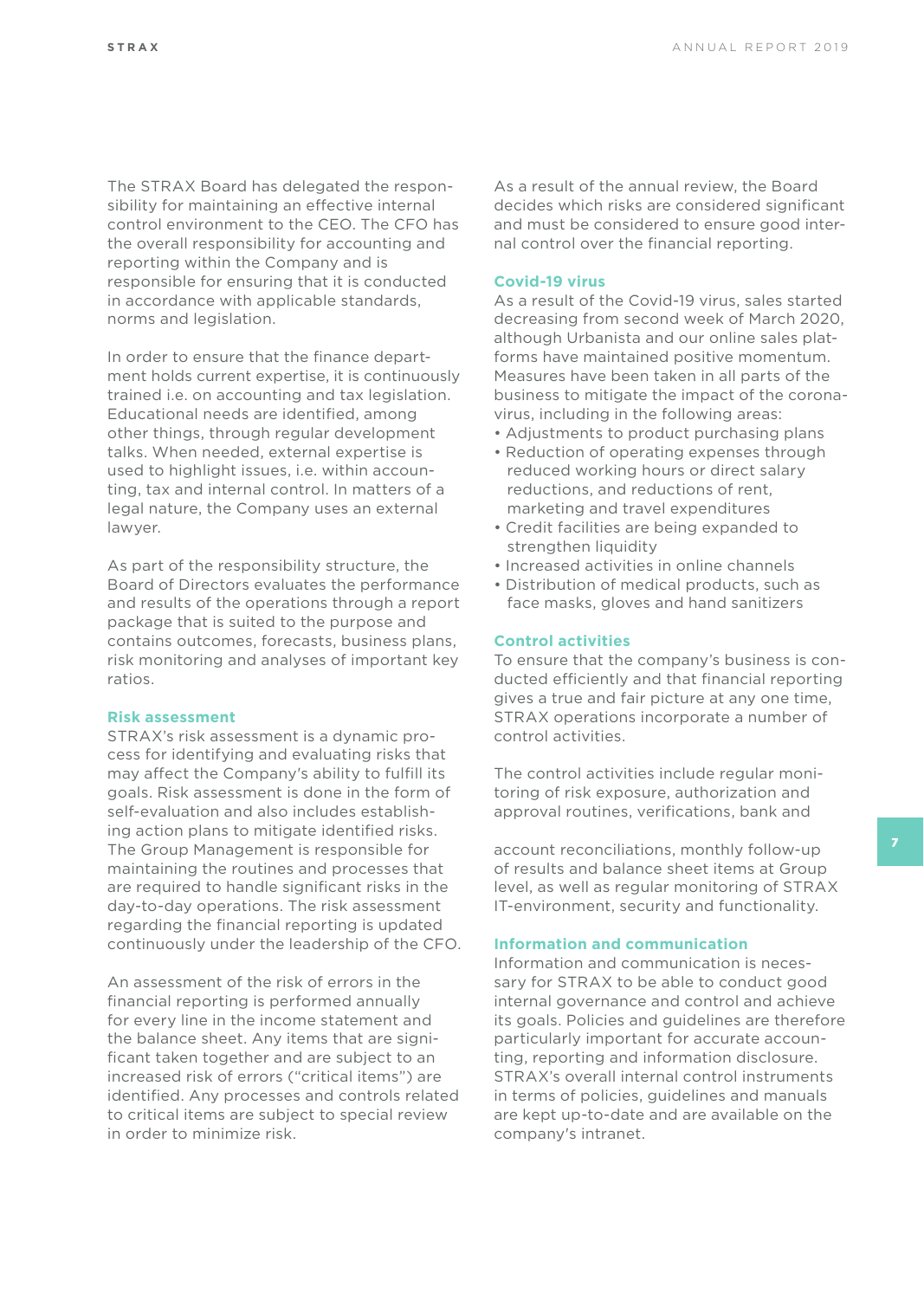#### **Monitoring activities**

Both the Board and Management regularly follow-up on the compliance and effectiveness of the Company's internal control to ensure the quality of its processes. The CFO reports to the CEO who submits financial reports for the Group to the Board on a quarterly basis. STRAX financial situation and strategy regarding the Company's financial position are discussed at every Board meeting. Each interim report is analyzed by the Board regarding the accuracy and presentation of the financial information. The Board also monitors that there are control activities for prioritized risk areas and communicates important issues to the Management and auditors.

# **Internal audit**

The Board has made the assessment that STRAX, in addition to existing processes and functions for internal control, does not need a formalized internal audit. Follow-up is carried out by the Board of Directors and Management and the control level is currently assessed to meet the Company's needs. An annual assessment is made in order to evaluate whether an internal audit function is considered necessary to maintain good control within STRAX.